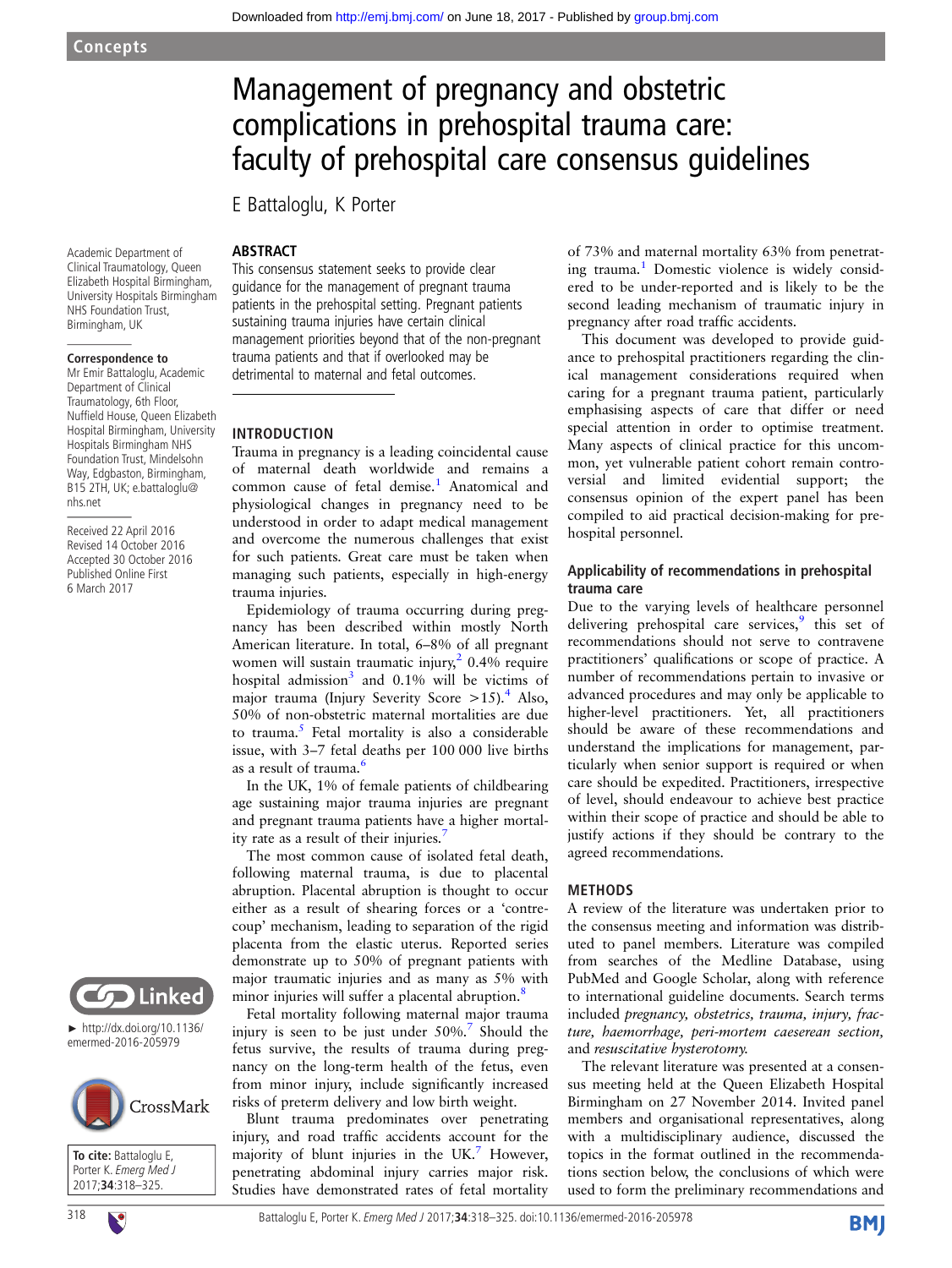were subsequently ratified by the expert panel and listed organisations.

Hierarchy of evidence<sup>10</sup> is applied to the level of recommendations and the underlying literature justifying each statement in accordance with the information displayed in tables 1 and 2.

The level of evidence is detailed within the main body of the text in order to illustrate the relative merit underpinning the recommendation and define the grade of recommendation made by the consensus panel.

Also defined at the consensus meeting was the decision for these guidelines to be subject to review on a five-yearly basis (2019) in order to update recommendations with any new scientific evidence found within the literature.

### Recommendations

#### Definition of pregnancy in prehospital trauma care

When encountering a female trauma patient between the ages of 10 and 55 years old, the potential of pregnancy must be considered. If pregnancy has been confirmed, the gestational age should be sought and relayed in further communications. The presence of a pregnancy >20 weeks gestation will considerably alter trauma care management. If the exact gestational age cannot be established, examination of the uterine fundal height may act as a guide for estimating gestational age (see fi[gure 1](#page-2-0)).

The guidelines are presented in order of clinical priority as one were conducting a primary survey of a female trauma patient.

#### Airway

1. A recommendation is made for the use of a smaller-size endotracheal tube (ETT) during intubation of the pregnant trauma patient. [C]

Due to the presence of laryngeal/nasopharyngeal and oropharyngeal oedema in pregnancy, the use of a smaller-size ETT may improve rates of successful intubation $11$  [III]. Optimising patient positioning, through the use of 'head up' or 'ramping', should be used when possible<sup>[12](#page-6-0)</sup> [IV]. There is also increased risk of aspiration in the pregnant patient. Gastric aspiration following intubation in obstetric patients is reported to occur in 1% of patients undergoing general anaesthesia. This is significantly higher than the non-obstetric population that ranges up to  $0.1\%$ incidence rate. Gastric aspiration following failed intubation of obstetric patients is reported to occur in  $8\%$  of cases.<sup>[13](#page-6-0)</sup> Therefore, early intubation should be considered, especially if there is potential airway compromise and/or an anticipated long

|                      | Table 1 Levels of evidence                                                                                                         | basis. |
|----------------------|------------------------------------------------------------------------------------------------------------------------------------|--------|
| Level of<br>evidence | Type of evidence                                                                                                                   |        |
| la                   | Evidence from systematic reviews or meta-analysis of<br>randomised controlled trials                                               | Tab    |
| Ib                   | Evidence from at least one randomised controlled trial                                                                             | Grad   |
| lla                  | Evidence from at least one controlled study without<br>randomisation                                                               | reco   |
| IIb                  | Evidence from at least one other type of quasi-experimental<br>study                                                               | A<br>B |
| Ш                    | Evidence from non-experimental descriptive studies such as<br>comparative studies, correlation studies and case-control<br>studies | C      |
| IV                   | Evidence from expert committee reports or opinions and/or<br>clinical experience of respected authorities                          | D      |

transit time. However, proficiency at the skill of endotracheal intubation is mandatory and should not be undertaken by those without the requisite skills or support.

2. A strong recommendation is made for the use of a secondgeneration supraglottic airway device as the rescue device of choice following failed intubation or when intubation is unavailable. [D]

Recognition must be made of the increased risk of intubation failure in obstetric patients.<sup>[12](#page-6-0)</sup> The incidence of failed intubation in obstetric patients undergoing general anaesthesia was shown to be 1 in  $225.^{13}$  $225.^{13}$  $225.^{13}$  Increasing age, higher body mass index (BMI) and higher Mallampati score are significant independent predictors of failed tracheal intubation.<sup>13</sup> For every 1 kg/m<sup>2</sup> increase in BMI, there was a 7% increase in the risk of failed intubation[.13](#page-6-0) Intubation in the prehospital setting for obstetric patients may be more challenging, given unfavourable conditions, lighting, limited assistance, and so on. Second-generation supraglottic airway devices have been demonstrated to be super-ior to that of first-generation devices<sup>[14](#page-6-0)</sup> [IV]. Highlighted features include improved pharyngeal and oesophageal seals, integral bite block and the presence of a drainage port. In a survey of anaesthetic practice, the classical laryngeal mask airway was the most commonly used rescue airway used in approximately two-thirds of cases and are advocated following failed intubation<sup>12-15</sup> [IV]. Due to the range of available devices, and associated effectiveness, without sufficient scientific evidential support, no specific device is recommended.

3. A strong recommendation is given for the use of longitudinal incision over the midline of the neck at the level of the cricothyroid membrane to enable access to the trachea. [C]

The use of a longitudinal incision over the midline has been studied in non-obstetric patients and has been demonstrated to increase accuracy of incision placement. Thus, reducing the likelihood of iatrogenic injury or incorrect tube placement when establishing a surgical airway<sup>[16 17](#page-6-0)</sup> [II]. The increased soft-tissue oedema experienced in pregnancy, along with increased adiposity, can result in difficulty identifying key soft-tissue landmarks for the placement of the surgical airway. Therefore, if there is an indication for a surgical airway, use of this optimal longitudinal incision is recommended. The use of a 'Bougie' to aid tube passage during surgical airway placement is also recommended, especially in situations of anticipated difficulty. When available and following requisite training, the use of ultrasound may assist in identifying anatomical landmarks, as well as correct tube placement<sup>18 19</sup> [IIb].

Needle cricothyroidotomy is not recommended as a satisfactory method of oxygenation and should only be attempted if no other resources or options exist, and evaluated on an individual

| <b>Table 2</b> Grades of evidence |                                                                                                 |
|-----------------------------------|-------------------------------------------------------------------------------------------------|
| Grade of<br>recommendation        | <b>Type of evidence</b>                                                                         |
| A                                 | Based on hierarchy I evidence                                                                   |
| R                                 | Based on hierarchy II evidence or extrapolated from<br>hierarchy I evidence                     |
|                                   | Based on hierarchy III evidence or extrapolated from<br>hierarchy I or II evidence              |
|                                   | Directly based on hierarchy IV evidence or<br>extrapolated from hierarchy I, II or III evidence |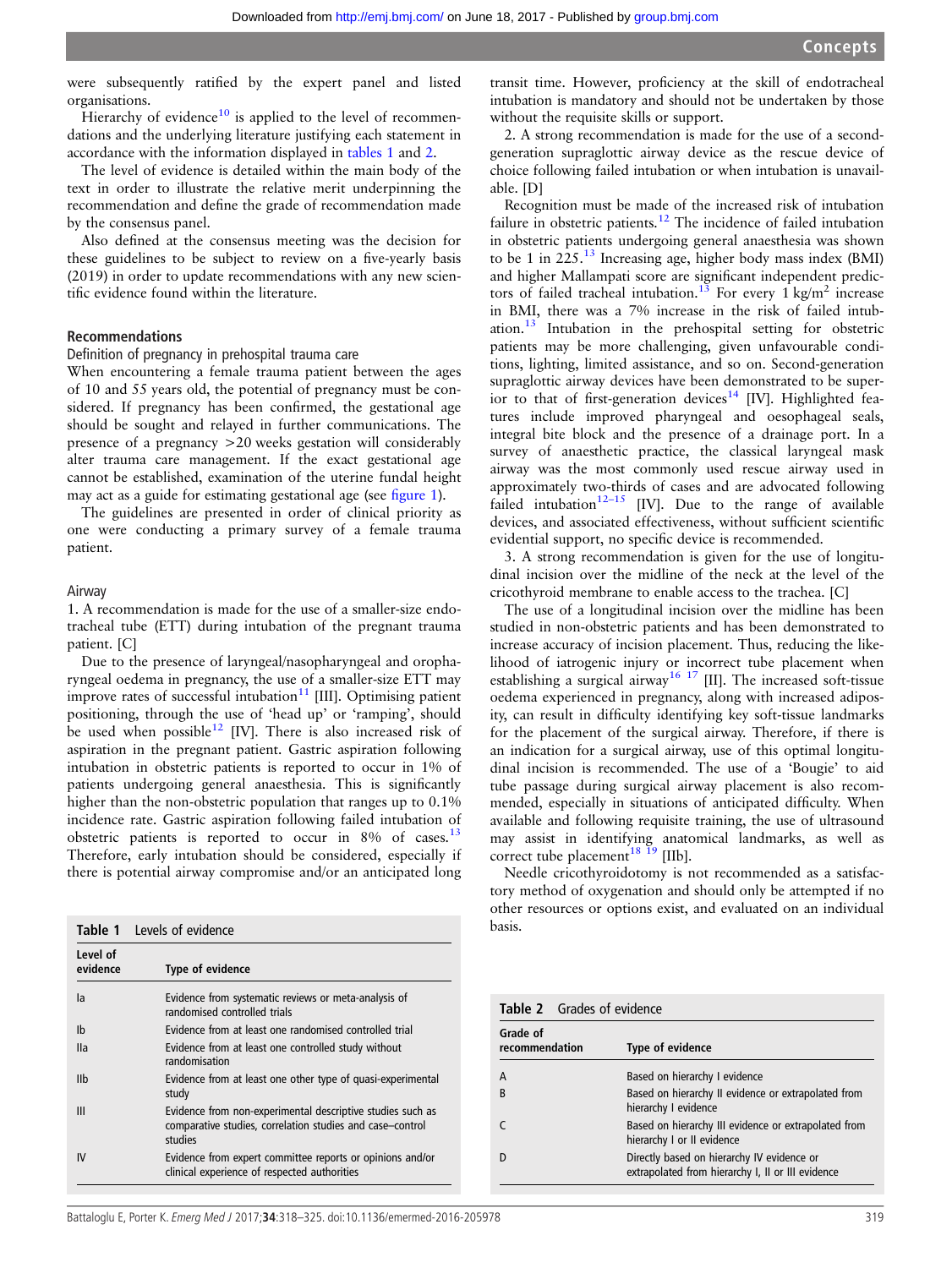<span id="page-2-0"></span>

Figure 1 Uterine size and fundal height in relation to anatomical landmarks. Adapted from Battaloglu et al.<sup>[60](#page-7-0)</sup>

Breathing

1. A strong recommendation is given for the provision of supplemental high-flow oxygen, via a non-breathing mask with reservoir bag, in the immediate management of the pregnant trauma patient. Following stabilisation or after minor injury, supplemental oxygen should only be given in the presence of hypoxaemia to maintain oxygen saturation 94–98%. [D]

Physiological changes in pregnancy result in significantly increased oxygen consumption compared with the non-pregnant state. These changes impact on the ability of the pregnant trauma patient to tolerate hypoxic conditions, particularly due to hypovolaemia or thoracic injury. Current British Thoracic Society 'Guidelines for emergency oxygen use in adult patients' advocate the use of oxygen for all patients with major trauma or obstetric emergencies. Treatment should be initiated through the use of a non-rebreathing reservoir mask at 10–15 L/min and aim for oxygen saturations within the range of  $94-98\%^{20}$  [IV].

Evidence for the effect of high concentrations of inspired oxygen for patients with hypoxaemia is unquestioned; however, an increasing strength of evidence is emerging for the potentially detrimental effects of hyperoxaemia. Maternal oxygen supplementation during elective caesarean section has been shown to increase the requirement for neonatal resuscitation, and neonatal resuscitation with 100% oxygen is no longer recommended.[21 22](#page-6-0) Primary focus following maternal trauma must be placed upon the optimal management of maternal health. Within prehospital environments, where comprehensive patient evaluation can be difficult, initial supplemental oxygen should not be withheld. Titration of therapy may be considered to avoid hyperoxaemia and can be delivered by simple facemask, Venturi mask or nasal cannulae. This decision should be taken on an individual basis in stabilised patients without critical or suspected critical conditions.

2. A strong recommendation is given for thoracostomy sites or the insertion of intercostal drains, when clinically indicated, to be made in either the third or the fourth intercostal space and anterior to the mid-axillary line. [D]

Due to the position of the uterus within the abdomen, careful anatomical consideration must be given to the level of the diaphragm when performing thoracic procedures in the pregnant trauma patient. The uterus may displace the diaphragm up to 4 cm cephalad.[23](#page-6-0) Therefore, in order to reduce the risk of iatrogenic injury to vital organs or the elevated diaphragm, the site of thoracostomy should be higher than the classical fifth inter-costal space<sup>[24 25](#page-6-0)</sup> [IV].

#### Circulation

1. A recommendation is given for limited reliance to be placed on BP as a marker of hypovolaemia following trauma. [D]

There is very limited information about the physiological burden of trauma in pregnancy. Yet, the physiological response to obstetric haemorrhage is well described. HR is the primary physiological marker to change during pregnancy, rising by 8– 16 beats/min.[26](#page-6-0) [27](#page-7-0) The effect may be less evident in supine or lateral positions and more evident during sitting.<sup>[28](#page-7-0)</sup> Notable expansion of blood volume also occurs during pregnancy, increasing approximately  $1500 \text{ mL}^{29}$  $1500 \text{ mL}^{29}$  $1500 \text{ mL}^{29}$  of which  $1000 \text{ mL}$  is plasma volume and 500 mL is erythrocytes.<sup>30</sup> <sup>31</sup>With plasma volume amplified more than red blood cell volume, up to 45% over pre-gravid levels, the resultant hypervolaemic state is often referred to as 'physiological anaemia of pregnancy'.<sup>[32](#page-7-0)</sup> Blood volume expansion may be even greater in multiple pregnancy. $31$ 

The effect of this dilution means that the circulating volume in pregnancy increases to 100 mL/kg. This serves to act as a protective factor for mother and fetus during periods of haemorrhage, traumatic or obstetric.

BP is not increased in normal pregnancy due to decreased peripheral vascular resistance.<sup>[32](#page-7-0)</sup> Both the systolic and diastolic BPs decrease until 24 weeks gestation, with gradual recovery to prepregnancy levels by the latter stages of gestation.<sup>[33](#page-7-0)</sup> Systolic pressure may remain stable, whereas diastolic pressure decreases up to 15 mm Hg in mid-pregnancy.<sup>[34](#page-7-0)</sup> Pregnancy maximally dilates the uterine vasculature, so that autoregulation is compromised. Uterine blood flow is directly dependent upon maternal mean arterial pressure.<sup>[35](#page-7-0)</sup>

Measurement of the brachial arterial pressure may not give a true indication of uterine arterial pressure and the uterine arterial pressure can be extremely low, even when the brachial arterial pressure is normal. The uterine blood flow increases from approximately 50 mL/min prepregnancy to 500 mL/min at 40 weeks gestation. The corresponding change in systemic cardiac output, directed to the uterus, rises from 2% to 18% during the third trimester.<sup>[36 37](#page-7-0)</sup>

The combination of the increased HR, circulating volume and the lower vascular resistance of the uterus and placenta leads to an increase in resting cardiac output, approximately 25% greater than pre-gravid levels.<sup>[38](#page-7-0)</sup> There is, therefore, a greater compensatory ability to maintain BP following haemorrhage. As a result of these physiological changes during pregnancy, the pregnant trauma patient may lose up to 35% circulating blood volume prior to exhibiting signs or symptoms of hypovolaemic shock.

2. Examination of the uterus and external genitalia is recommended to complete abdominal evaluation for haemorrhage. [D]

The principal obstetric complication of concern to the prehospital practitioner when encountering a pregnant trauma patient is antepartum haemorrhage (APH). Although defined as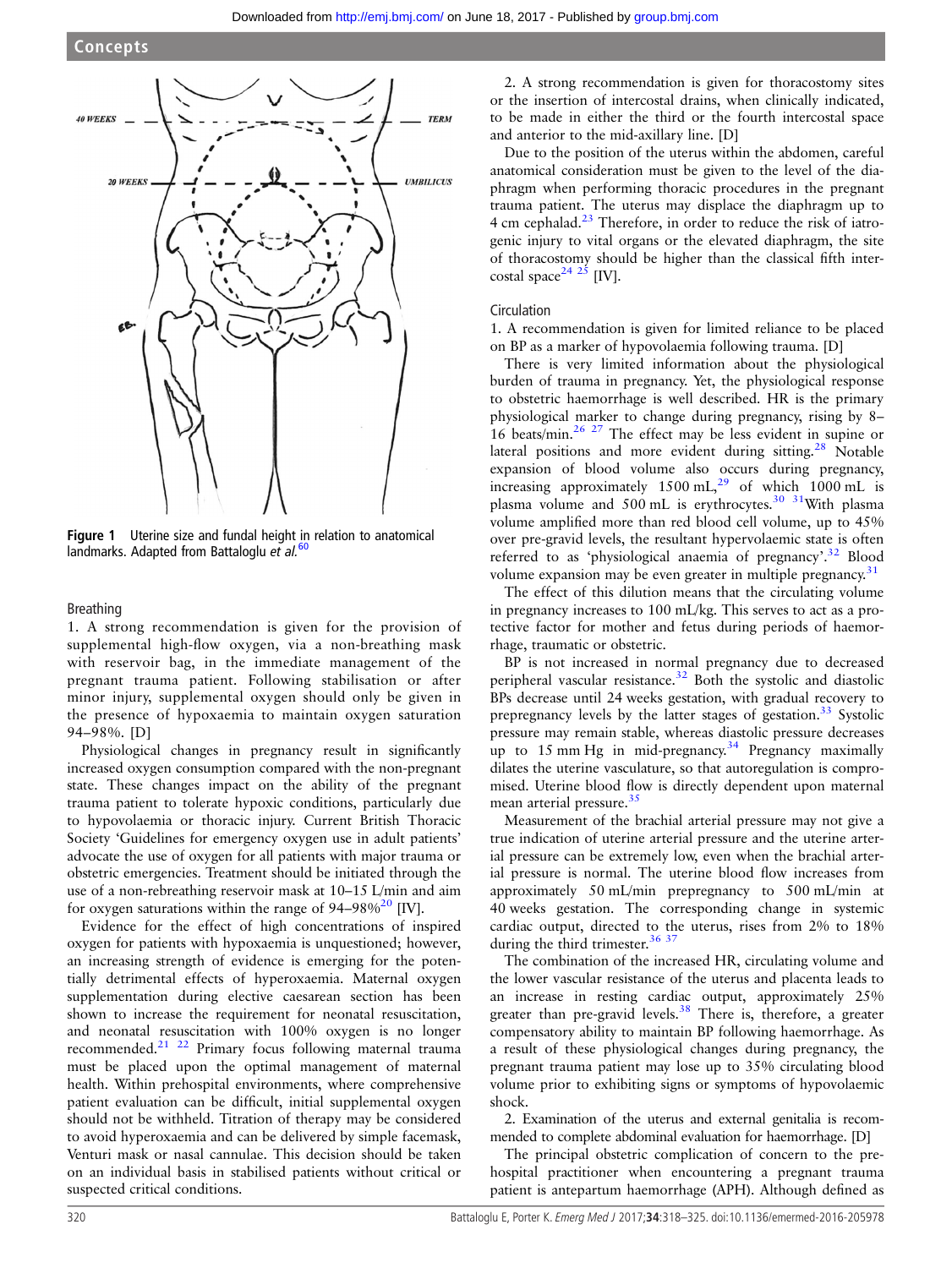bleeding in pregnancy after 24 weeks gestation, significant haemorrhage can occur at any gestation. APH has an overall incidence of 3–5% in pregnancy. Classification is based upon blood loss; minor (>50 mL), major (50–1000 mL), massive (>1000 mL) and torrential (uncontrollable or life-threatening). Visual estimation of blood loss however is often inaccurate and should not be relied upon for diagnosis. In a hospital setting, additional factors that can be considered in diagnosis of major APH include a fall in haemoglobin  $>4$  g/dL or the requirement for a red blood cell transfusion of greater than four units. However, the ability to judge the severity of APH in the prehospital setting is extremely limited. Thus, any bleeding in the presence of traumatic injury should be regarded as being clinically significant and should influence clinical decision-making regarding acute management and transfer destination.

Complications of APH include intrauterine death/fetal demise, disseminated intravascular coagulopathy and maternal mortality. The most common causes of traumatic APH are placental abruption and uterine rupture. Placental abruption is the separation of the placenta from the uterine wall. Uterine rupture is the term for any breach in the myometrial wall of the uterus and can be potentially catastrophic. APH can be either concealed or revealed. Concealed haemorrhage can occur in up to 20–35% of APH cases overall<sup>[39](#page-7-0)</sup> [III]. There is potential for a concealed haemorrhage to be massive and thus abdominal examination is vital. Principal clinical features suggestive of uterine injury include abdominal pain, tenderness on abdominal palpation, rigidity of the uterus, absence of fetal HR on auscultation and evidence of injury to the external genitalia. Failure to examine the uterus can lead to potentially missing a source of significant injury and is recommended as part of thorough evaluation.

3. Manual uterine displacement or left tilt positioning is recommended at all times for the pregnant trauma patient. [D]

The positioning of the pregnant trauma patient has significant implications for the anatomy, physiology and treatment. A clarification of positioning, including definition of terminology, is provided below.

- A. Supine: In the supine position, lying flat on her back, the pregnant woman's uterus will apply extrinsic compression of the inferior vena cava  ${(IVC)}^{40}$  ${(IVC)}^{40}$  ${(IVC)}^{40}$  and laterally displaces the subrenal aorta.<sup>[41](#page-7-0)</sup> Compression of the IVC reduces maternal cardiac output<sup>[42](#page-7-0)–45</sup> and can result in patients developing supine hypotension syndrome (SHS), compromising circulation. Caval compression is often concealed, with only 10% of pregnant women exhibiting SHS.[46 47](#page-7-0) SHS is most often encountered in late pregnancy; however, it may be seen from the 20th week of gestation and in the postpartum period.[48](#page-7-0) Moreover, placental blood flow is compromised despite the absence of maternal symptoms or signs.
- B. Tilt: In order to avoid or reduce the uterine compression of the IVC and resulting propensity for SHS, while maintaining an inline spinal immobilisation position, the patient can be tilted to the left or right side. The angle and direction of tilt has an important effect on compression of the IVC. The IVC, along with the abdominal aorta, runs in the midline of the retroperitoneal space. The IVC is right of the midline and the aorta is to the left. Therefore, a benefit is achieved from left tilt (or right side up) to offload the IVC. The angle of tilt required to achieve uterine displacement is demonstrated only by a minimum of 15 $\degree$  tilt.<sup>[49](#page-7-0)</sup> Tilt <15 $\degree$  is not associated with a reduction in aortocaval compression.<sup>[50 51](#page-7-0)</sup> Right tilt (or left side up)  $\langle 15^\circ$  is associated with decreased cardiac output as a result of caval compression. $50$  However,

even left tilt to 15° may not sufficiently alleviate caval compression and there may be ongoing haemodynamic compromise. Therefore, the pregnant patient should be tilted to the patient's tolerance as well as to be clinically practical and safe.

- C. Lateral: The lateral position is the rotation of the patient by 90°, either right or left, dependent upon clinical findings or needs. Lateral positioning in either direction avoids uterine compression of the IVC. Inline spinal immobilisation can be preserved in the lateral position, but requires sufficient personnel/equipment to maintain in a safe fashion.
- D. Recovery: The standard recovery position is also sufficient to avoid uterine compression of the IVC. Yet, this slumped position proves difficult to maintain spinal immobilisation and should be used when maintaining the airway takes clinical priority or spinal injury is not suspected.

Manual uterine displacement is the term given for the act of physical shifting of the uterus from the midline position as an alternative method of alleviating uterine compression of the IVC. It requires a technique of 'up, off and over' in order to displace the uterus. Proper instruction in performing this technique is required to ensure sufficient uterine displacement is achieved.

The consensus group makes recognition of the fact that in the majority of ambulances across the UK, positioning of pregnant trauma patient in left tilt would result in the patient facing the sidewall of the vehicle. Manual uterine displacement should be used if the patient does not tolerate tilting or require intervention. Yet, the maintenance of manual uterine displacement during transportation may be challenging and potentially hazardous to prehospital personnel. Therefore, the optimal positioning of the pregnant trauma patient should be selected on an individual basis and make consideration of the relative risks and benefits dependent upon situational factors.

4. A recommendation is given to aim for the establishment of circulatory access above diaphragm in the pregnant trauma patient. [D]

The standard protocol for trauma patients should be to establish dual site intravenous access with large bore cannulas (Advanced Trauma Life Support). The consensus group recognises the potential for sub-diaphragmatic circulatory access to be compromised by uterine compression of the IVC; therefore, the primary site of circulatory access should be placed in the upper limbs or neck. Intraosseous access is a useful alternative to gain circulatory access and is recommended as a rescue measure when intravenous access cannot be established easily or promptly $52$  [III].

Sites for intraosseous access include humeral head, sternum or proximal tibia. The site of intraosseous access should avoid extremity injuries and attempt to avoid suspected fracture sites or be outside zones of injury where possible. If appropriate, intraosseous access should be placed in the right humeral head to facilitate left tilt/left lateral positioning of the patient.

5. A recommendation is given for the early administration of blood products in the aggressive volume resuscitation of the pregnant trauma patient. [C]

Administration of non-blood products for volume resuscitation further increases the physiological anaemia of pregnancy. Therefore, infusing large volumes of crystalloid or colloid fluids should be avoided. Only sufficient amounts to maintain life should be administered, titrated against a palpable radial pulse to determine the required volume.

The activation of a Massive Transfusion Protocol for the pregnant trauma patient with suspected haemorrhage is advisable $53$ [II]. If prehospital blood transfusion is not available, this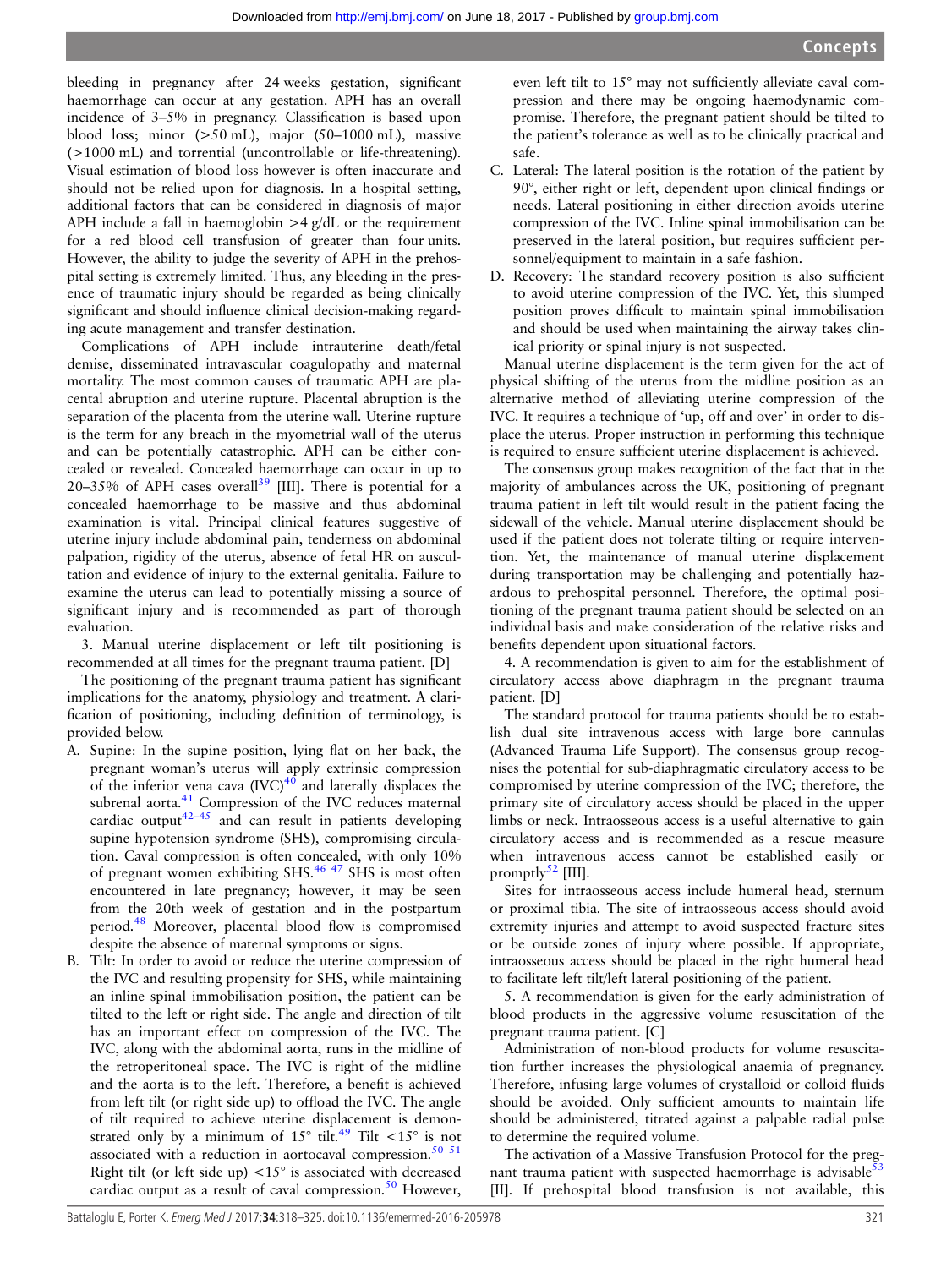requirement should be relayed to the receiving facility in order to expedite the availability of blood products for resuscitation. Recent advances in resuscitation principles in both trauma and obstetric haemorrhage indicate survival improvements from the use of early blood resuscitation<sup>[54](#page-7-0)</sup> [III].

6. A strong recommendation is made for the use of tranexamic acid (TXA), as per local guidelines in trauma, for pregnant trauma patients. [B]

TXA has been demonstrated to confer improved survival ben-efits when administered to bleeding trauma patients<sup>[55](#page-7-0)</sup> [I/II]. Early administration, within 3 hours of injury, is required in order to maximise benefits and avoid potential harm; therefore, prehospital services play a crucial role in its administration. Evidence has demonstrated that TXA is effective in obstetric haemorrhage; however, clinical safety is yet to be proven  $5657$ [IV].

7. A strong recommendation is made for the use of pelvic binder devices, as per local guidelines in trauma, for pregnant trauma patients. [C]

Further guidance can be found on the prehospital management of pelvic injuries in 'The pre-hospital management of pelvic fractures: initial consensus statement<sup>[58](#page-7-0)</sup> [III]. Due to the range of available devices, and associated effectiveness, without sufficient scientific evidential support, no specific device is recommended.

#### **Disability**

1. Spinal immobilisation precautions are recommended, as per local guidelines in trauma, for pregnant trauma patients. [D]

Injury to the spine or spinal cord is comparable for pregnant and non-pregnant trauma patients alike. Although limited literature exists defining the relative risk of spinal injury for pregnant patients, an evaluation of the national trauma registry information has not demonstrated a difference in incidence<sup>7</sup> [IV]. The anatomical changes common in pregnancy may exacerbate risk of complication from cervical collars and should be given careful consideration. If a collar is not applied, pregnant trauma patients should have manual inline stabilisation maintained and minimal patient-handling measures used. Further guidance regarding prehospital minimal patient handling can be found in 'Minimal patient handling: a faculty of pre-hospital care consen-sus statement<sup>[59](#page-7-0)</sup> [III].

2. The placement of adjuncts to achieve sufficient patient tilt should be positioned below any spinal immobilisation devices and be supported along the length of any devices. [D]

In order to achieve a sufficient patient tilt to alleviate SHS, any wedge or alternative should be placed below any spinal immobilisation devices wherever possible (see  $figure\ 2)$ .<sup>[60](#page-7-0)</sup> Also, the wedge should support the length of the spinal immobilisation device in order to be a stable platform and prevent hinging



Figure 2 Spinal immobilisation tilted. Adapted from Battaloglu  $et$  al.  $60$ 

under the weight of the patient. The consensus group undertook a practical demonstration of this method and unanimously agreed on its recommendation in the absence of evidence from the literature [IV].

#### Resuscitation

1. A strong recommendation is given for cardiopulmonary resuscitation (CPR) to be performed in a supine position with manual uterine displacement. [B]

Patient positioning arises again when considering the clinical effectiveness of CPR. Closed chest cardiac compressions generate approximately 30% cardiac output when performed correctly; however, the levels of cardiac output decrease markedly if attempted in suboptimal positions.<sup>61</sup> Tilting, with a wedge/ firm support acting as a splintage for the chest, results in only 80% compression force achieved compared with the supine position; $62$  this is even further reduced if attempted in the lateral position $^{63}$  $^{63}$  $^{63}$  [II].

2. Resuscitative hysterotomy/perimortem caesarean section should be completed according to Faculty of Prehospital Care (FPHC) recommendations, following maternal cardiac arrest.

Further guidance regarding resuscitative hysterotomy/perimortem caesarean section may be found in the companion article.

#### Communication/voice procedure

1. A recommendation is given for the modification of the handover/interpersonal communication by healthcare professionals when managing pregnant trauma patients.[D]

- (Example use: AT-MISTwith modification in pregnancy)
- A: age and estimated gestational age
- T: time of injury
- M: mechanism
- I: injuries suspected and potential obstetric complication
- S: signs and symptoms and obstetric clinical findings
- T: treatment and need for obstetrics or paediatrics/neonatology  $[D]$

The use of a structured handover system, in order to aid the passage of relevant information in a timely fashion, which highlights aspects of patient characteristics, is recommended. Although evidential support is limited, the consensus group advocates the use of the structured handover, as shown above [IV].

#### Transportation and services

1. A strong recommendation is made that all pregnant trauma patients should be assessed primarily within the ED of the receiving facility and obstetric/paediatric/neonatal services should attend as clinically indicated. [D]

The consensus group unanimously agreed to the necessity for emergency care of pregnant trauma patients to take place within the ED of the receiving hospital. The ability to provide adequate trauma resuscitation and intervention may be compromised by delivering a pregnant trauma patient directly to a maternity unit.

Early notification of the receiving facility to alert the on-call obstetrician to attend the resuscitation of the pregnant trauma patient is advisable [IV].

2. A recommendation is given for 'D15 standard contract for Major Trauma Centres' to include and be mandatory for the provision of 'on-site or co-located' obstetric services. [D]

Currently, the commissioning requirements for the designation of a major trauma centre do not include the mandatory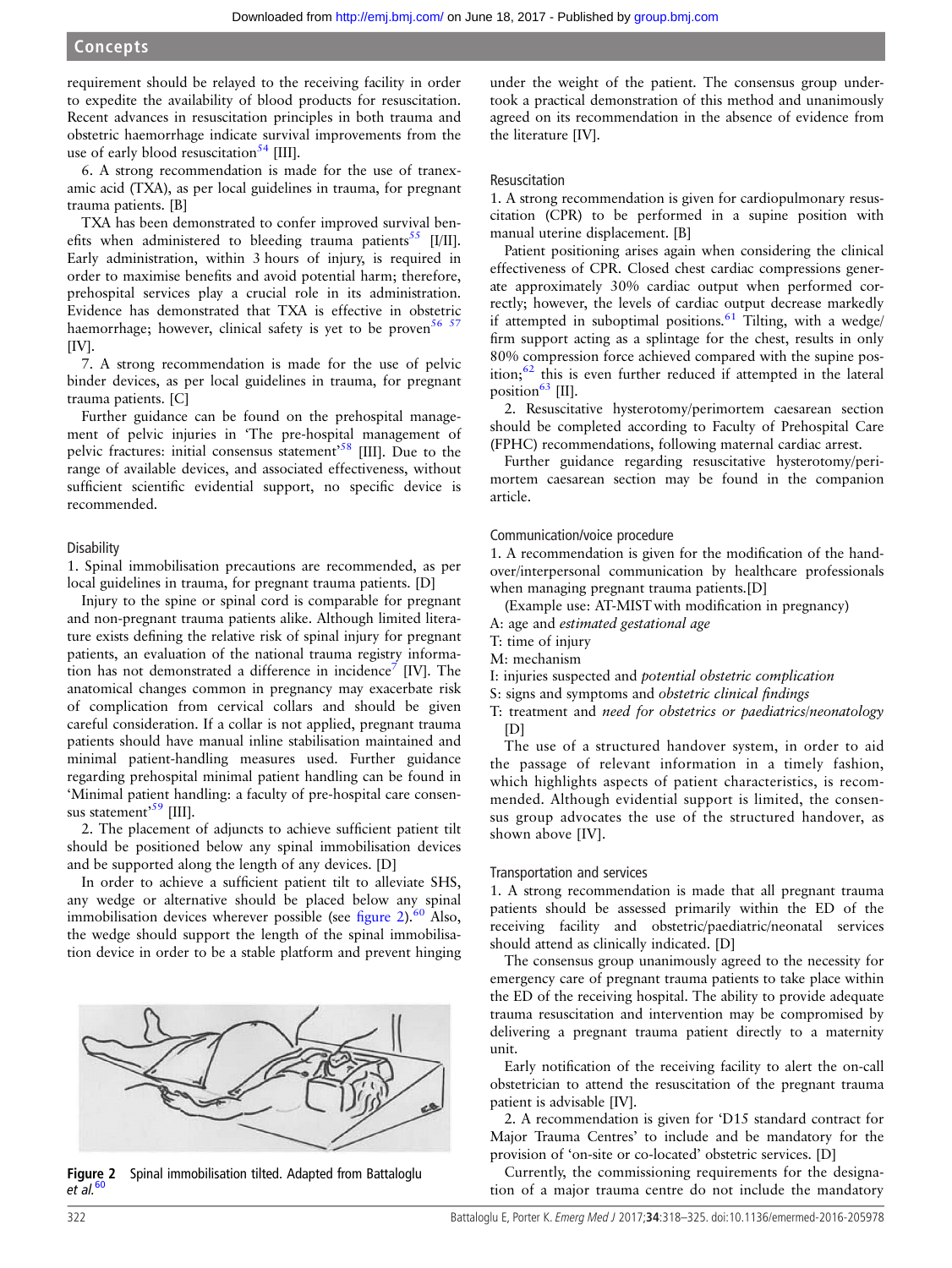provision of on-site, co-located or independent obstetric services. The consensus group advocates the care of pregnant trauma patients to be performed as part of a multispecialty combined care model for which obstetric services are mandatory [IV].

Obstetric services should therefore be available at all times to respond to trauma team activation, as clinically indicated.

3. A strong recommendation is given for the adoption of a sophisticated triage tool or review system to operate within all regional trauma networks. [C]

Recent literature has provided additional support for advocating the use of sophisticated triage tools by the prehospital services to guide destination of trauma patients to provide optimal treatment for their injuries. Higher levels of evidence are available from North American literature demonstrating the sensitivity and specificity of the national trauma triage tool<sup>64 65</sup> [III]. Limited evidence is available from the UK and currently no national standards exist.

4. A recommendation for the adaptation of UK Trauma Triage Tools when considering pregnant trauma patients is summarised below:

- A. Pregnancy <20 weeks; follow normal triage tool pathway.
- B. Pregnancy >20 weeks, otherwise trauma triage negative; attend nearest trauma unit with obstetric services.
- C. Pregnancy >20 weeks, trauma triage positive; attend nearest Major Trauma Centre with available Obstetric Services. [B]

Evidence suggests that pregnancy is not shown to be an independent predictor for the need for major trauma activation<sup>66 67</sup> [IIb]. Although pregnancy alone should not be sole activation trigger for major trauma, all pregnant patients involved in trauma require competent assessment of the status of the pregnancy and adequate monitoring to exclude maternal and fetal injury.

## SUMMARY OF RECOMMENDATIONS

Recommendations are summarised in table 3.

| Summary of recommendations<br>Table 3                                                                                                                                                                                                                                                                                                                  |                            |  |  |  |
|--------------------------------------------------------------------------------------------------------------------------------------------------------------------------------------------------------------------------------------------------------------------------------------------------------------------------------------------------------|----------------------------|--|--|--|
| Recommendation                                                                                                                                                                                                                                                                                                                                         | Grade of<br>recommendation |  |  |  |
| Airway                                                                                                                                                                                                                                                                                                                                                 |                            |  |  |  |
| A recommendation is made for the use of a smaller size endotracheal tube during intubation of the pregnant trauma patient.                                                                                                                                                                                                                             | C                          |  |  |  |
| A strong recommendation is made for the use of a second-generation supraglottic airway device as the rescue device of choice following failed<br>intubation or when intubation is unavailable.                                                                                                                                                         | D                          |  |  |  |
| A strong recommendation is given for use of vertical incision over the midline of the neck at the level of the cricothyroid membrane to enable access<br>to the trachea.                                                                                                                                                                               | C                          |  |  |  |
| <b>Breathing</b>                                                                                                                                                                                                                                                                                                                                       |                            |  |  |  |
| A strong recommendation is given for the provision of supplemental high-flow oxygen, via a non-breathing reservoir mask, in the immediate<br>management of the pregnant trauma patient. Following stabilisation or after minor injury, supplemental oxygen should only be given in the presence<br>of hypoxaemia to maintain oxygen saturation 94-98%. | D                          |  |  |  |
| 2. A strong recommendation is given for thoracostomy sites or the insertion of intercostal drains, when clinically indicated, to be made in either the<br>third or the fourth intercostal space and anterior to the mid-axillary line.                                                                                                                 | D                          |  |  |  |
| Circulation                                                                                                                                                                                                                                                                                                                                            |                            |  |  |  |
| A recommendation is given for limited reliance to be placed on BP as a marker of hypovolaemia following trauma.                                                                                                                                                                                                                                        | D                          |  |  |  |
| Examination of the uterus and external genitalia is recommended to complete abdominal evaluation for haemorrhage.                                                                                                                                                                                                                                      | D                          |  |  |  |
| Manual uterine displacement or left tilt positioning is recommended at all times for the pregnant trauma patient.                                                                                                                                                                                                                                      | D                          |  |  |  |
| A recommendation is given to aim for the establishment of vascular access above diaphragm in the pregnant trauma patient.                                                                                                                                                                                                                              | D                          |  |  |  |
| A recommendation is given for the early administration of blood products in the aggressive volume resuscitation of the pregnant trauma patient.                                                                                                                                                                                                        | C                          |  |  |  |
| A strong recommendation is made for the use of tranexamic acid, as per local quidelines in trauma, for pregnant trauma patients.                                                                                                                                                                                                                       | B                          |  |  |  |
| A strong recommendation is made for the use of pelvic binder devices, as per local quidelines in trauma, for pregnant trauma patients.                                                                                                                                                                                                                 | C                          |  |  |  |
| Disability                                                                                                                                                                                                                                                                                                                                             |                            |  |  |  |
| Spinal immobilisation precautions are recommended, as per local guidelines in trauma, for pregnant trauma patients. [D]                                                                                                                                                                                                                                | D                          |  |  |  |
| The placement of adjuncts to achieve sufficient patient tilt should be positioned below any spinal immobilisation devices and be supported along the<br>length of any devices. [D]                                                                                                                                                                     | D                          |  |  |  |
| Resuscitation                                                                                                                                                                                                                                                                                                                                          |                            |  |  |  |
| A strong recommendation is given for cardiopulmonary resuscitation to be performed in a supine position with manual uterine displacement.                                                                                                                                                                                                              | B                          |  |  |  |
| Resuscitative hysterotomy/perimortem caesarean section should be completed according to FPHC recommendations, following maternal cardiac arrest.                                                                                                                                                                                                       | D                          |  |  |  |
| Communication                                                                                                                                                                                                                                                                                                                                          |                            |  |  |  |
| A recommendation is given for the modification of the handover/interpersonal communication by healthcare professionals when managing pregnant<br>trauma patients.                                                                                                                                                                                      |                            |  |  |  |
| Transportation and services                                                                                                                                                                                                                                                                                                                            |                            |  |  |  |
| A strong recommendation is made that all pregnant trauma patients should be assessed primarily within the ED of the receiving facility and obstetric/<br>paediatric/neonatal services should attend as clinically indicated. [D]                                                                                                                       | D                          |  |  |  |
| A recommendation is given for 'D15 standard contract for Major Trauma Centres" to include and be mandatory for the provision of "on site or<br>co-located' obstetric services. [D]                                                                                                                                                                     | D                          |  |  |  |
| A strong recommendation is given for the adoption of a sophisticated triage tool or review system to operate within all regional trauma networks. [C]                                                                                                                                                                                                  | C                          |  |  |  |
| A recommendation for the adaptation of UK Trauma Triage Tools, when considering pregnant trauma patients is summarised below:                                                                                                                                                                                                                          | B                          |  |  |  |
| Pregnancy <20 weeks; follow normal triage tool pathway.<br>А.                                                                                                                                                                                                                                                                                          |                            |  |  |  |
| Pregnancy >20 weeks, otherwise trauma triage negative; attend nearest trauma unit with obstetric services.<br>В.<br>Pregnancy >20 weeks, trauma triage positive; attend nearest Major Trauma Centre with available obstetric services.<br>C.                                                                                                           |                            |  |  |  |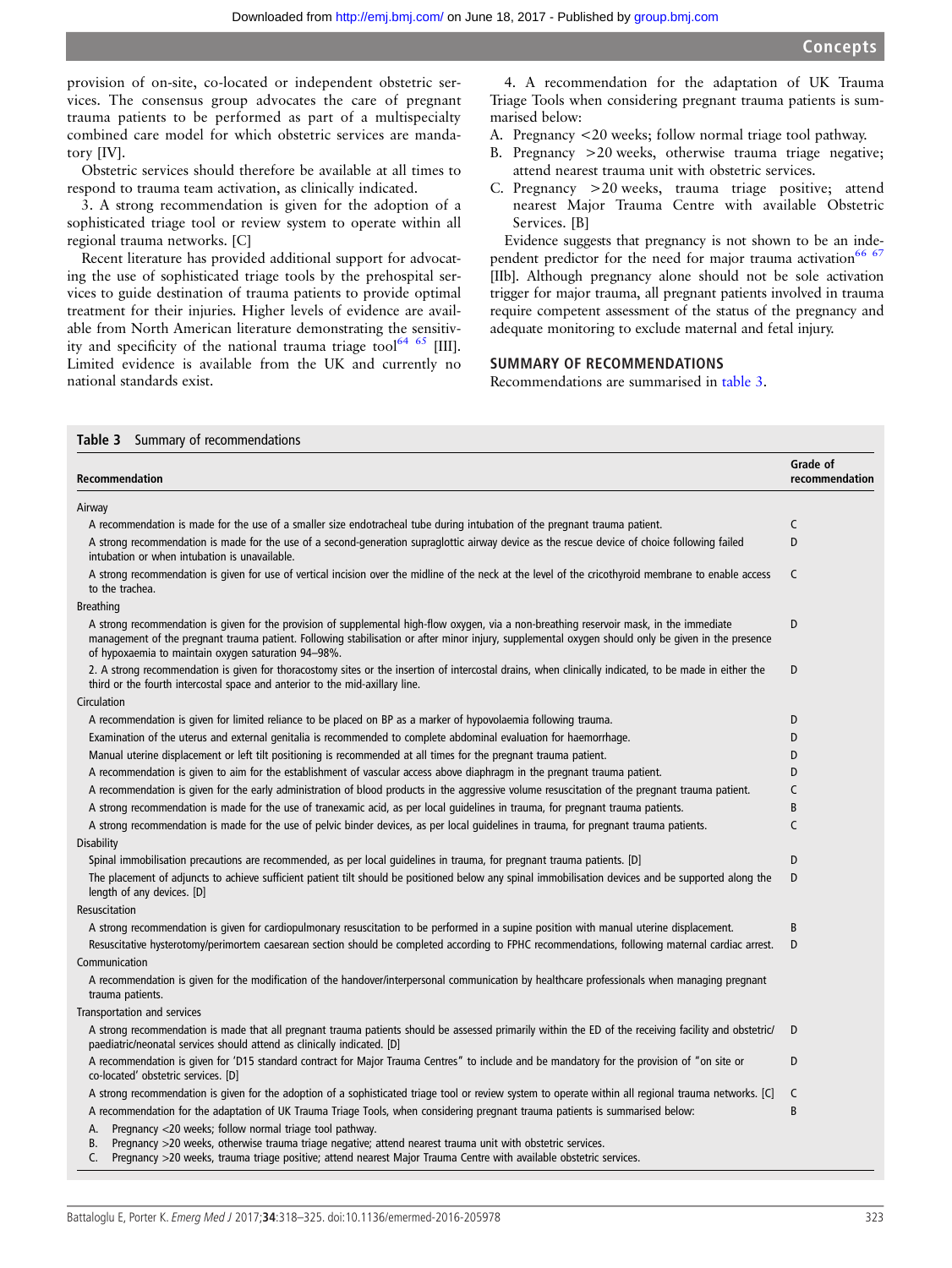## <span id="page-6-0"></span>**Concepts**

## LIMITATIONS

This guideline is based on the best available evidence concerning prehospital obstetric and trauma care. However, a guideline can never be a substitute for clinical judgement and there may be cases where it is appropriate for clinicians to be guided according to the needs of individual patients. Furthermore, the responsibility for the care of individual patients rests with the clinician in charge of the patient's care and the advice offered in this guideline must, of necessity, be of a general nature and should not be relied upon as the only source of advice in the treatment of patients. Literature is limited, with very few high-level articles available, not requiring extrapolation or inference of conclusions/outcomes.

## FURTHER RESEARCH

The recommendations provided in this consensus statement are based upon the available clinical literature, as well as the input from a wide range of experienced clinicians. Principal aspects requiring further investigation include robust epidemiological evaluation of the incidence of pregnancy in major trauma in the UK, the adequacy of tilt angle required to alleviate uterine compression of the IVC or to avoid SHS, comparison of tilt against manual uterine displacement in pregnancy. Further areas for research include the use of prehospital ultrasound for determining pregnancy status and the role of novel devices for front of neck access compared with standard surgical approach in pregnant patients requiring emergency airways. General aspects of prehospital trauma care, not limited to pregnancy, have been highlighted as part of this investigation, but are beyond the scope of this article at present.

#### SUMMARY

This consensus statement seeks to provide clear guidance for the management of pregnant trauma patients in the prehospital setting. Pregnant patients sustaining trauma injuries have certain clinical management priorities beyond that of the non-pregnant trauma patients and that if overlooked may be detrimental to maternal and fetal outcomes.

## ENDORSEMENTS

Adult Life Support Group (MOET & POET)

Association of Ambulance Chief Executives; National Ambulance Service Medical Directors

British Association for Immediate Care (BASICS & BASICS Scotland)

Faculty of Pre-Hospital Care

Joint Royal Colleges Ambulance Liaison Committee Obstetric Anaesthetists Association

Acknowledgements The principal authors would like to give thanks to all those who have been involved with the development of these guidelines. Special thanks are given to the following groups: Consensus meeting presenters: N Abeysinghe, consultant anaesthetist and intensive care medicine; C Bosanko, consultant emergency medicine; C Cox, consultant obstetrician and gynaecologist, MOET representative; J Chu, specialist registrar obstetrics and gynaecology; N Crombie, consultant anaesthetist and director of Midlands Air Ambulance; C Leech, consultant emergency medicine; R Moss, consultant anaesthetist; M Nash, consultant emergency medicine; F Plaat, consultant anaesthetist, MOET and OAA representative; J Ralph, consultant anaesthetist; M Russell, clinical lead of KSS Air Ambulance; M Wyse, consultant anaesthetist; direct communications; T Johnston, consultant in maternal fetal medicine; K Hinshaw, consultant obstetrician and gynaecologist, POET representative; S Paterson-Brown, consultant obstetrician and gynaecologist, MOET representative; organisational representatives: J Black, chair of the IBTPHEM and NASMeD representative; J Birks, Pre-Hospital Emergency Medicine Trainees Association; P Hyde, chair of Curriculum Committee to the IBTPHEM; D Surendra Kumar, chair of the Joint Royal Colleges Ambulance Liaison Committee ( JRCALC); C Laird, chair of the FPHC; T Newton, chair of Paediatric Emergency

Medicine Sub-Specialty Training; S Wieteska, CEO of Advanced Life Support Group (ALSG); M Woolcock, College of Paramedics.

Collaborators Neil Abeysinghe, Claire Bosanko, Charles Cox, Justin Chu, Nicholas Crombie, Caroline Leech, Robert Moss, Mark Nash, Felicity Plaat, James Ralph, Malcolm Russell, Matthew Wyse, Tracey Johnston, Kim Hinshaw, Sara Paterson-Brown and Jon Birks.

Contributors The following individuals contributed directly to the preparation of the materials presented at the consensus meeting from which this document was derived: N Abeysinghe, CB, C Cox, J Chu, N Crombie, C Leech, R Moss, M Nash, F Plaat, J Ralph, M Russell, M Wyse. The following individuals contributed directly to the composition of the guidance explanations contained within this document: T Johnston, K Hinshaw, S Paterson-Brown.

Funding Clinical Standards Committee, Faculty of Pre-Hospital Care.

Competing interests None declared.

Provenance and peer review Not commissioned; externally peer reviewed.

#### **REFERENCES**

- Petrone P, Talving P, Browder T, et al. Abdominal injuries in pregnancy: a 155-month study at two level 1 trauma centers. *[Injury](http://dx.doi.org/10.1016/j.injury.2010.06.026)* 2011;42:47-9.
- 2 Hill CC, Pickinpaugh J. Trauma and surgical emergencies in the obstetric patient. [Surg Clin North Am](http://dx.doi.org/10.1016/j.suc.2007.12.006) 2008;88:421–40.
- 3 Lavin JP, Polsky SS. Abdominal trauma during pregnancy. Clin Perinatol 1983;10:423–38.
- 4 Sperry JL, Casey BM, McIntire DD, et al. Long-term foetal outcomes in pregnant trauma patients. [Am J Surg](http://dx.doi.org/10.1016/j.amjsurg.2006.08.032) 2006;192:715-21.
- Kissinger DP, Rozycki GS, Morris JA, et al. Trauma in pregnancy: predicting pregnancy outcome. [Arch Surg](http://dx.doi.org/10.1001/archsurg.1991.01410330033004) 1991;126:1079–86.
- 6 Schiff MA, Holt VL, Daling JR. Maternal and infant outcomes after injury during pregnancy in Washington state from 1989 to 1997. [J Trauma](http://dx.doi.org/10.1097/01.TA.0000033750.65011.BC) 2002;53:939-45.
- 7 Battaloglu E, McDonnell D, Chu J, et al. Epidemiology and outcomes of pregnancy and obstetric complications in trauma in the United Kingdom. [Injury](http://dx.doi.org/10.1016/j.injury.2015.08.026) 2016;47:184-7.
- 8 Mighty H. Trauma in pregnancy. Crit Care Clin 1994;10:623.
- 9 Faculty of Pre-Hospital Care—Clinical Skills Framework. [https://fphc.rcsed.ac.uk/](https://fphc.rcsed.ac.uk/media/1776/descriptors.pdf) [media/1776/descriptors.pdf](https://fphc.rcsed.ac.uk/media/1776/descriptors.pdf) (accessed 9 Mar 2016).
- 10 Shekelle PG, Woolf SH, Eccles M, et al. Clinical guidelines: developing guidelines. [Br Med Jl](http://dx.doi.org/10.1136/bmj.318.7183.593) 1999;318:593.
- 11 Jones R, Baird SM, Thurman S, et al. Maternal cardiac arrest: an overview. *[J Perinat](http://dx.doi.org/10.1097/JPN.0b013e31825187f8)* [Neonatal Nurs](http://dx.doi.org/10.1097/JPN.0b013e31825187f8) 2012;26:117–23.
- Difficult Airway Society & Obstetric Anaesthetist's Association. Obstetric Difficult Airway Guidelines". 2014. [https://](https://www.das.uk.com/files/DRAFT_algorithm.pdf/)www.das.uk.com/fi[les/DRAFT\\_algorithm.pdf/](https://www.das.uk.com/files/DRAFT_algorithm.pdf/) <http://www.oaa-anaes.ac.uk/UI/Content/content.aspx?ID=390> (accessed 29 Mar 2015).
- 13 Kinsella SM, Winton AL, Mushambi MC, et al. Failed tracheal intubation during obstetric general anaesthesia: a literature review. [Int J Obstet Anesth](http://dx.doi.org/10.1016/j.ijoa.2015.06.008) 2015;24:356–74.
- 14 Cook T, Howes B. Supraglottic airway devices: recent advances. [Contin Ed Anaesth](http://dx.doi.org/10.1093/bjaceaccp/mkq058) [Crit Care Pain](http://dx.doi.org/10.1093/bjaceaccp/mkq058) 2011;11:56–61.
- 15 Rucklidge M, Hinton C. Difficult and failed intubation in obstetrics. Contin Ed Anaesth Crit Care Pain 2012;12:86–91.
- 16 MacIntyre A, Markarian MK, Carrison D, et al. Three-step emergency cricothyroidotomy. [Mil Med](http://dx.doi.org/10.7205/MILMED.172.12.1228) 2007;172:1228-30.
- 17 Paix BR, Griggs WM. Emergency surgical cricothyroidotomy: 24 successful cases leading to a simple 'scalpel–finger–tube'method. [Emerg Med Australas](http://dx.doi.org/10.1111/j.1742-6723.2011.01510.x) 2012;24:23–30.
- 18 Dinsmore J, Heard AM, Green RJ. The use of ultrasound to guide time-critical cannula tracheotomy when anterior neck airway anatomy is unidentifiable. [Eur](http://dx.doi.org/10.1097/EJA.0b013e328344b4e1) [J Anaesthesiology \(EJA\)](http://dx.doi.org/10.1097/EJA.0b013e328344b4e1) 2011;28:506–10.
- 19 Pfeiffer P, Bache S, Isbye DL, et al. Verification of endotracheal intubation in obese patients—temporal comparison of ultrasound vs. auscultation and capnography. [Acta Anaesthesiol Scand](http://dx.doi.org/10.1111/j.1399-6576.2011.02630.x) 2012;56:571–6.
- 20 O'Driscoll BR, Howard LS, Davison AG. BTS guideline for emergency oxygen use in. 2008.
- 21 Kleinman ME, Chameides L, Schexnayder SM, et al. Pediatric advanced life support: 2010 American Heart Association guidelines for cardiopulmonary resuscitation and emergency cardiovascular care. [Pediatrics](http://dx.doi.org/10.1542/peds.2010-2972D) 2010;126: e1361-99.
- 22 Nesterenko TH, Acun C, Mohamed MA, et al. Is it a safe practice to administer oxygen during uncomplicated delivery: A randomized controlled trial? [Early Hum](http://dx.doi.org/10.1016/j.earlhumdev.2012.02.007) [Dev](http://dx.doi.org/10.1016/j.earlhumdev.2012.02.007) 2012;88:677–81.
- 23 Stewart CJ. The diaphragm in pregnancy. [Tubercle](http://dx.doi.org/10.1016/S0041-3879(51)80089-8) 1951;32:40-3.
- 24 McCaul CL, Harney D, Ryan M, et al. Airway management in the lateral position: a randomized controlled trial. [Anesth Analg](http://dx.doi.org/10.1213/01.ane.0000171712.44746.bb) 2005;101:1221–5.
- 25 Einav S, Kaufman N, Sela HY. Maternal cardiac arrest and perimortem caesarean delivery: evidence or expert-based? [Resuscitation](http://dx.doi.org/10.1016/j.resuscitation.2012.05.005) 2012;83:1191-200.
- 26 Clapp JF III. Maternal heart rate in pregnancy. [Am J Obstet Gynecol](http://dx.doi.org/10.1016/S0002-9378(85)80040-5) 1985;152:659–60.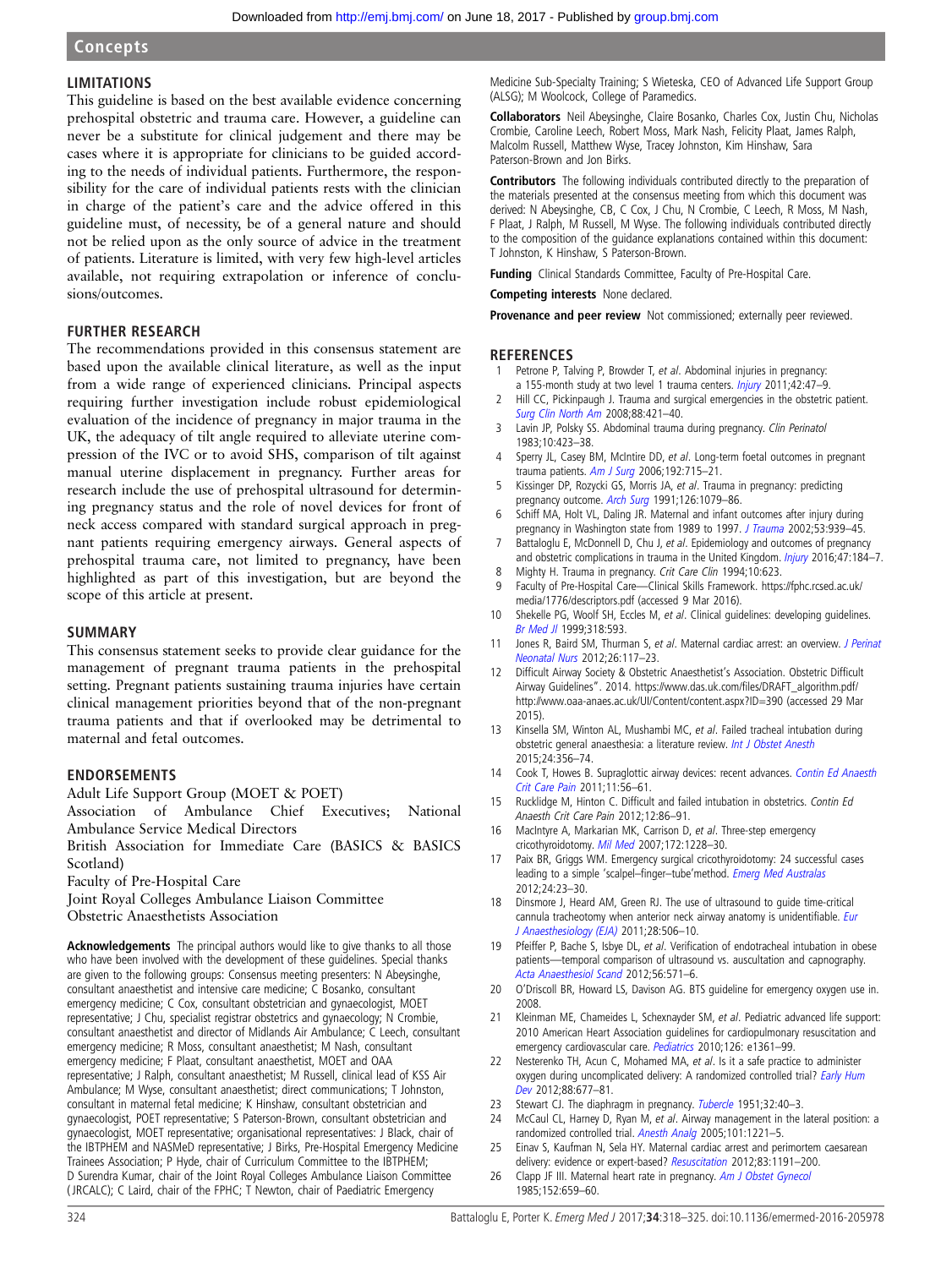- <span id="page-7-0"></span>27 Hunter S, Robson SC. Adaptation of the maternal heart in pregnancy. [Br Heart J](http://dx.doi.org/10.1136/hrt.68.12.540) 1992;68:540.
- 28 Ueland K, Novy MJ, Peterson EN, et al. Maternal cardiovascular dynamics. IV. The influence of gestational age on the maternal cardiovascular response to posture and exercise. [Am J Obstet Gynecol](http://dx.doi.org/10.1016/0002-9378(69)90637-1) 1969;104:856.
- 29 Pritchard JA. Changes in the blood volume during pregnancy and delivery. [Anesthesiology](http://dx.doi.org/10.1097/00000542-196507000-00004) 1965;26:393–9.
- 30 Cunningham FG, Gant NF, Leveno KJ, et al. Williams obstetrics. New York: McGraw-Hill, 2005.
- 31 Yeomans ER, Gilstrap LC III. Physiologic changes in pregnancy and their impact on critical care. [Crit Care Med](http://dx.doi.org/10.1097/01.CCM.0000183540.69405.90) 2005;33:S256–8.
- 32 Wadlington J, Natale M, Crowley M. Anesthesia for obstetrics and gynecology. In: Hurford WE, Levine WC. eds. Clinical anesthesia procedures of the Massachusetts General Hospital. Philadelphia, PA: Lippincott Williams & Wilkins, 1998:523–45.
- 33 MacGillivray I, Rose GA, Rowe B. Blood pressure survey in pregnancy. Clin Sci 1969;37:395–407.
- 34 Ezmerli NM. Exercise in pregnancy. [Prim Care Update Ob Gyns](http://dx.doi.org/10.1016/S1068-607X(00)00056-1) 2000;7:260-5.
- 35 Chulu A, Kuczkowski KM. Anaesthetic management of the parturient with massive peripartum haemorrhage and fetal demise. [Anaesthesia](http://dx.doi.org/10.1046/j.1365-2044.2003.03362_30.x) 2003;58:933–4.
- 36 Bieniarz J, Maqueda E, Caldeyro-Barcia R. Compression of aorta by the uterus in late human pregnancy. Variations between femoral and brachial artery pressure with changes from hypertension to hypotension. [Am J Obstet Gynecol](http://dx.doi.org/10.1016/0002-9378(66)90081-0) 1966;95:795–808.
- 37 Bieniarz J, Yoshida T, Romero-Salinas G, et al. Aortocaval compression by the uterus in late human pregnancy. IV. Circulatory homeostasis by preferential perfusion of the placenta. Am J ObstetGynecol 1969;103:19.
- 38 Metcalfe J, McAnulty JH, Ueland K. Cardiovascular physiology. [Clin Obstet Gynecol](http://dx.doi.org/10.1097/00003081-198109000-00002) 1981;24:693–710.
- 39 Ngeh N, Bhide A. Antepartum haemorrhage. [Curr Obstet Gynaecol](http://dx.doi.org/10.1016/j.curobgyn.2006.01.003) 2006;16:79-83.
- 40 Kerr MG, Scott DB, Samuel E. Studies of the inferior vena cava in late pregnancy. Br Med J 1964;1:532–3.
- 41 Bieniarz J, Crottogini JJ, Curuchet E, et al. Aortocaval compression by the uterus in late human pregnancy: an arteriographic study. [Am J Obstet Gynecol](http://dx.doi.org/10.1016/S0002-9378(15)33723-6) 1968;100:203–17.
- 42 Vorys N, Ullery JC, Hanusek GE. The cardiac output changes in various positions in pregnancy. Am J Obstet Gynecol 1961;82:1312–21.
- 43 Lees MM, Scott DB, Kerr MG, et al. The circulatory effects of recumbent postural change in late pregnancy. Clin Sci 1967;32:453-65.
- 44 Clark SL, Cotton DB, Pivarnik JM, et al.. Position change and central hemodynamic profile during normal third-trimester pregnancy and post-partum. [Am J Obstet](http://dx.doi.org/10.1016/S0002-9378(11)90534-1) [Gynecol](http://dx.doi.org/10.1016/S0002-9378(11)90534-1) 1991;164:883–7.
- 45 Danilenko-Dixon DR, Tefft L, Cohen RA, et al. Positional effects on maternal cardiac output during labor with epidural analgesia. [Am J Obstet Gynecol](http://dx.doi.org/10.1016/S0002-9378(96)80015-9) 1996;175:867–72.
- 46 Holmes F. Incidence of the supine hypotensive syndrome in late pregnancy: a clinical study in 500 subjects. [J Obstet Gynaecol Br Emp](http://dx.doi.org/10.1111/j.1471-0528.1960.tb06987.x) 1960;67:254-8.
- 47 Howard BK, Goodsen JH, Mengert MD. Supine hypotension syndrome in late pregnancy. Obstet Gynecol 1953;1:371–7.
- 48 Kinsella MS, Lohmann G. Supine hypotensive syndrome. Obstet Gynecol 1994;83:774–88.
- 49 Crawford JS, Burton M, Davies P. Time and lateral tilt at Caesarean section. [Br J Anaesth](http://dx.doi.org/10.1093/bja/44.5.477) 1972;44:477–84.
- 50 Bamber JH, Dresner M. Aortocaval compression in pregnancy: the effect of changing the degree and direction of lateral tilt on maternal cardiac output. [Anesth](http://dx.doi.org/10.1213/01.ANE.0000067400.79654.30) [Analg](http://dx.doi.org/10.1213/01.ANE.0000067400.79654.30) 2003;97:256–8.
- 51 Lee SWY, Khaw KS, Kee WN, et al. Haemodynamic effects from aortocaval compression at different angles of lateral tilt in non-labouring term pregnant women. [Br J Anaesth](http://dx.doi.org/10.1093/bja/aes349) 2012;109:950–6.
- 52 Leidel BA, Kirchhoff C, Bogner V, et al. Comparison of intraosseous versus central venous vascular access in adults under resuscitation in the emergency department with inaccessible peripheral veins. [Resuscitation](http://dx.doi.org/10.1016/j.resuscitation.2011.08.017) 2012;83:40-5.
- 53 Riskin DJ, Tsai TC, Riskin L, et al. Massive transfusion protocols: the role of aggressive resuscitation versus product ratio in mortality reduction. [J Am Coll Surg](http://dx.doi.org/10.1016/j.jamcollsurg.2009.04.016) 2009;209:198–205.
- 54 Saad A, Costantine MM. Obstetric Hemorrhage: Recent Advances. [Clin Obstet](http://dx.doi.org/10.1097/GRF.0000000000000062) [Gynecol](http://dx.doi.org/10.1097/GRF.0000000000000062) 2014;57:791–6.
- 55 Roberts I, Shakur H, Afolabi A, et al. & CRASH-2 collaborators. The importance of early treatment with tranexamic acid in bleeding trauma patients: an exploratory analysis of the CRASH-2 randomised controlled trial. [Lancet](http://dx.doi.org/10.1016/S0140-6736(11)60278-X) 2011;377:1096-101.
- McClure EM, Jones B, Rouse DJ, et al. Tranexamic acid to reduce postpartum hemorrhage: a MANDATE systematic review and analyses of impact on maternal mortality. [Am J Perinatol](http://dx.doi.org/10.1055/s-0034-1390347) 2015;32:469-74.
- 57 Plaat F, Shonfeld A. Major obstetric haemorrhage. Contin Educ Anaesth Crit Care Pain 2014:15:190-3.
- 58 Scott I, Porter K, Laird C, et al. The pre-hospital management of pelvic fractures: initial consensus statement. [J Paramedic Practice](http://dx.doi.org/10.12968/jpar.2014.6.5.248) 2014;6:248-52.
- 59 Moss R, Porter K, Greaves I. Minimal patient handling: a faculty of prehospital care consensus statement. [Emerg Med J](http://dx.doi.org/10.1136/emermed-2013-203205) 2013;30:1065-6.
- 60 Battaloglu E, Battaloglu EE, Chu J, et al. Obstetrics in trauma. [Trauma](http://dx.doi.org/10.1177/1460408614530944) 2015;17:17–23.
- 61 Del Guercio LR, Feins NR, Cohn JD, et al. Comparison of blood flow during external and internal cardiac massage in man. [Survey Anesthesiol](http://dx.doi.org/10.1097/00132586-196604000-00031) 1966;10:146-7.
- 62 Rees GAD, Willis BA. Resuscitation in late pregnancy. [Anaesthesia](http://dx.doi.org/10.1111/j.1365-2044.1988.tb09009.x)1988;43:347–9. 63 Jeejeebhoy FM, Zelop CM, Windrim R, et al. Management of cardiac arrest in pregnancy: a systematic review. [Resuscitation](http://dx.doi.org/10.1016/j.resuscitation.2011.01.028) 2011;82:801-9.
- 64 Newgard CD, Zive D, Holmes JF, et al. A multisite assessment of the American College of Surgeons Committee on Trauma field triage decision scheme for identifying seriously injured children and adults. [J Am Coll Surg](http://dx.doi.org/10.1016/j.jamcollsurg.2011.09.012) 2011;213: 709–21.
- 65 Sasser SM, Hunt RC, Faul M, et al. Guidelines for Field Triage of injured patients: recommendations of The National Expert Panel on Field Triage, 2011. MMWR Recommend Rep 2012;61(RR-1):1–20.
- 66 Greene W, Robinson L, Rizzo AG, et al. Pregnancy is not a sufficient indicator for trauma team activation. [J Trauma Acute Care Surg](http://dx.doi.org/10.1097/TA.0b013e31809ff244) 2007;63:550-5.
- 67 Aufforth R, Edhayan E, Dempah D. Should pregnancy be a sole criterion for trauma code activation: a review of the trauma registry. [Am J Surg](http://dx.doi.org/10.1016/j.amjsurg.2009.09.008) 2010;199:387-90.